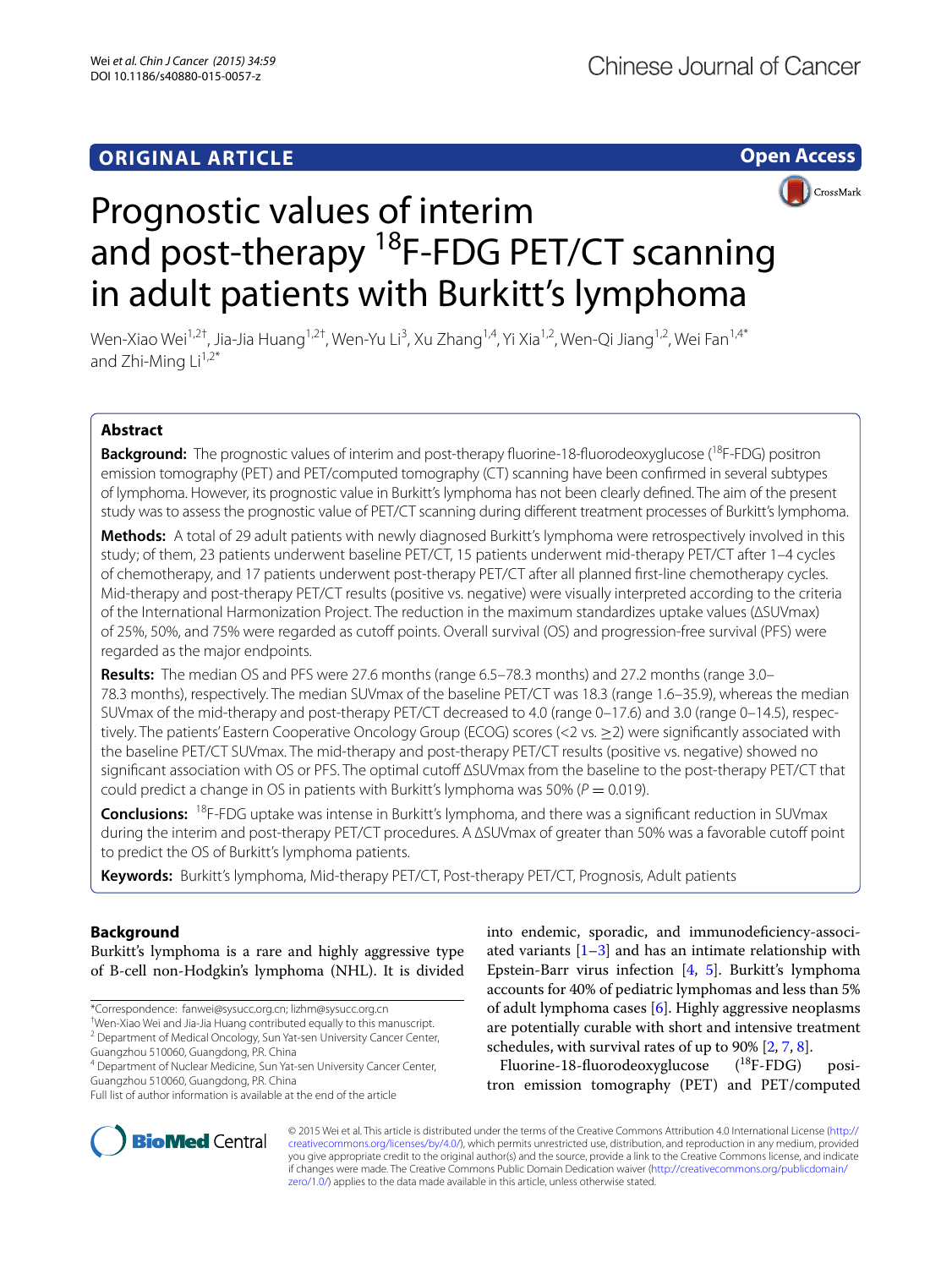tomography (CT) are used to stage and monitor the response of most lymphomas to therapy during clinical treatment, and their use has become increasingly prevalent [[9–](#page-5-8)[11](#page-5-9)]. Recent studies have demonstrated the prognostic value of interim PET or PET/CT performed after 1–4 cycles of chemotherapy for some subtypes of lymphoma. A positive early interim 18F-FDG PET was shown to identify poor responders in patients suffering from advanced-stage or extranodal disease [[12\]](#page-5-10). In a prospective study of patients with high-risk diffuse large B-cell lymphoma (DLBCL), the reduction in the maximum standardized uptake values (∆SUVmax) between the baseline measurement and the measurements after 2 and 4 cycles of treatment was feasible for high-risk DLBCL and more accurately predicted the patient's outcome than visual analysis  $[13]$  $[13]$ . In a recent report regarding patients with mature T-cell and natural killer (NK) cell lymphomas, both interim and post-therapy PET/CT SUVmax were independent prognostic predictors [\[14](#page-5-12)]. However, studies of the prognostic value of PET or PET/ CT in patients with Burkitt's lymphoma have been limited [[15–](#page-5-13)[17](#page-5-14)]. The purpose of this study was to explore the prognostic value of interim and post-therapy PET/CT in adult patients with Burkitt's lymphoma.

## **Patients and methods**

#### **Patient selection and patient characteristics**

Consecutive patients aged 16 and older with newly diagnosed Burkitt's lymphoma between September 2006 and October 2012 at the Sun Yat-sen University Cancer Center, China were included in this study. Positive human immunodeficiency virus (HIV) status and pregnancy were exclusive criteria. A subset of patients underwent baseline whole-body PET/CT, mid-therapy whole-body PET/ CT after 1–4 cycles of chemotherapy, and post-therapy whole-body PET/CT at the end of first-line treatment; all patients underwent at least one of these examinations. Before initiating treatment, the data of demographic analysis, symptoms, presence of bulky disease (tumor diameter >10 cm), B symptoms, a physical examination, Eastern Cooperative Oncology Group (ECOG) performance status, and laboratory tests were collected and a complete assessment was performed. The International Prognostic Index (IPI) score was determined for all patients based on age, ECOG performance status, serum lactate dehydrogenase (LDH) level, Ann Arbor stage, and the number of extranodal sites [[18](#page-5-15)]. Baseline, mid-therapy, and posttherapy PET/CT results were assessed according to the revised International Workshop Criteria [\[19](#page-5-16)]. This study protocol was approved by the ethics committees of Sun Yat-sen University Cancer Center. All patients provided informed consent to allow the use of their medical records for research purposes.

## **18F‑FDG PET/CT scan protocol**

Whole-body scans were performed on a combined PET/ CT system (Discovery ST, with a 16-slice CT component; GE Healthcare Bio-Sciences Corp, Piscataway, NJ, USA). All patients were instructed to fast for at least 6 h before the administration of 5.55 MBq/kg  $^{18}$ F-FDG. Whole-body acquisition began 45–60 min after 18F-FDG injection, and the patient was scanned from the groin up to the head at the mid-thigh level with a 5-min acquisition per bed position. The CT acquisition was obtained at 140 kV and 150–160 mA with a 5-mm section thickness. An Entegra or Xeleris (GE Healthcare, NJ, USA) workstation was used for the registration and fusion of the acquired images from the PET and CT scans. Corrections were applied for random effects, geometry, attenuation, and scatter.

#### **Image analysis**

The original PET images were analyzed by two nuclear medicine physicians who were unaware of the clinical history of the patients. A positive PET/CT scan was defined as a  $^{18}$ F-FDG uptake greater than the background activity in the surrounding tissues, which was unrelated to physiological uptake; a negative PET/CT scan was defined as no residual abnormal uptake at any site [\[19](#page-5-16)]. The intensity of  $^{18}$ F-FDG uptake was assessed on the basis of the standardized uptake value (SUV). The SUVmax was recorded as a statistical criterion to minimize partial volume effects and to ensure the reproducibility of the measurements. The ∆SUVmax was calculated using the following equations: (SUVmax [baseline PET/ CT] − SUVmax [mid-therapy PET/CT] or SUVmax [post-therapy PET/CT])/SUVmax [baseline PET/CT]. To determine the percentage of SUVmax reduction, ∆SUVmax was divided by the SUVmax of the baseline PET/CT.

#### **Statistical methods**

Treatment response was evaluated according to the International Working Group Recommendations for Response Criteria for non-Hodgkin's lymphomas [\[18\]](#page-5-15). Overall survival (OS) was calculated from the date of diagnosis to the date of death from any cause or to the date of final follow-up. Progression-free survival (PFS) was calculated from the date of diagnosis to the date of first disease progression, relapse after response, death from any cause, or final contact. ∆SUVmax of 25%, 50%, and 75% were regarded as cutoff points. The associations of PET/CT results with prognostic factors were analyzed by using a Mann–Whitney *U* test. Survival curves were plotted according to the Kaplan–Meier method, and differences between groups were analyzed by using a two-tailed logrank test. A *P* value of <0.05 was considered statistically significant. All statistical analyses were performed using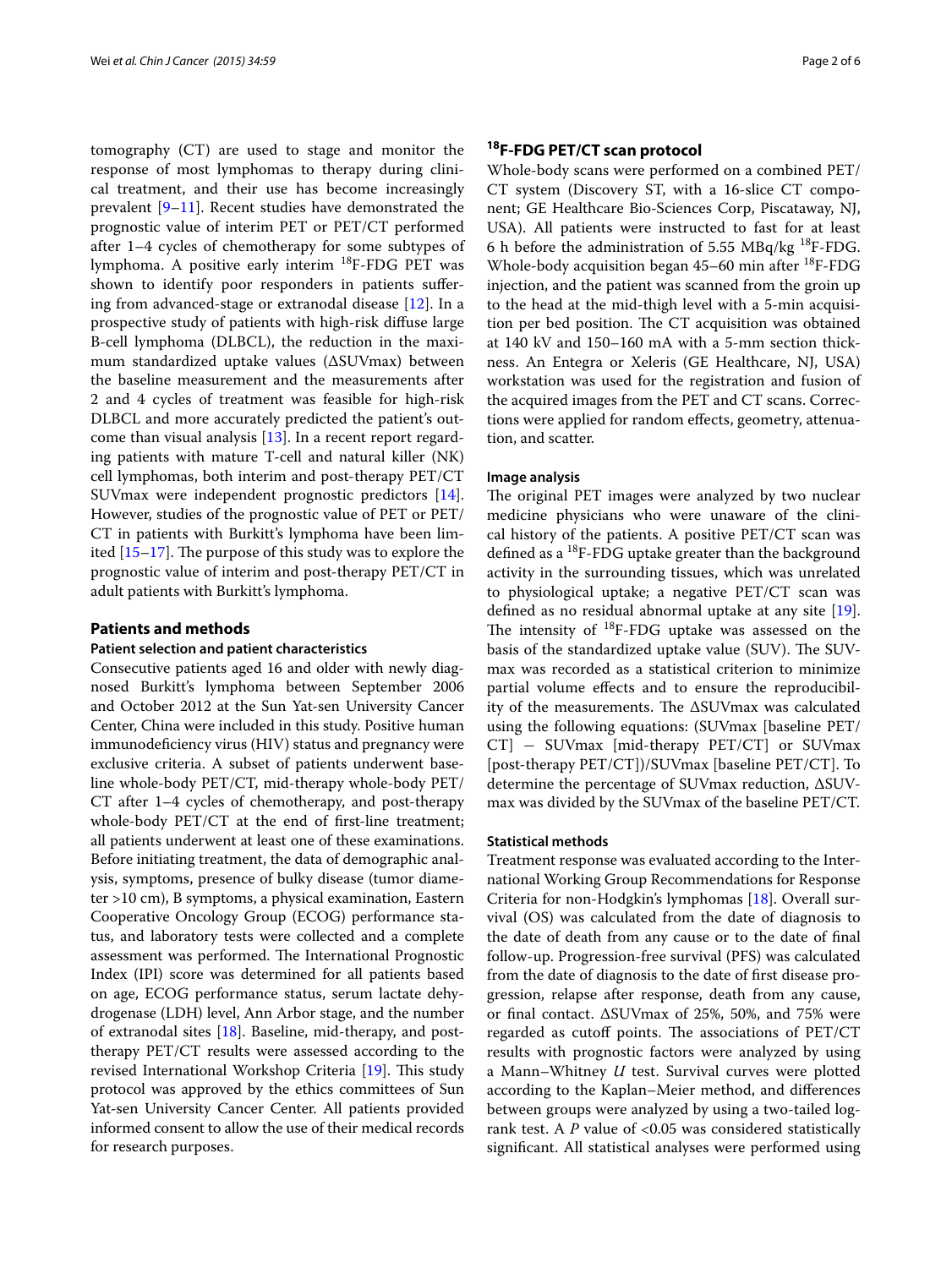SPSS software for Windows, version 19.0 (SPSS Inc., Chicago, IL, USA).

## **Results**

#### **Patient characteristics and outcome**

A total of 29 patients were included and assessed in this study. The age of onset ranged from 16 to 71 years, with a median age of 39 years. The male to female ratio was 1.9 (19 males and 10 females). The main clinical features of the 29 patients are detailed in Table [1.](#page-2-0) All patients were histologically diagnosed with Burkitt's lymphoma, including 2 patients with Burkitt's-like variants. All patients received 2–8 cycles (median, 6 cycles) of first-line chemotherapy. Twenty-four patients underwent intensive chemotherapy, such as CODOXM/IVAC (cyclophosphamide, vincristine, doxorubicin, methotrexate, ifosfamide, etoposide, and cytarabine) and HyperCAVD (hyperfractionated cyclophosphamide, vincristine, doxorubicin, and dexamethasone), and 5 patients received moderate-intensity protocols such as CHOP (doxorubicin,

vincristine, cyclophosphamide, and prednisone). A total of 21 patients (72.4%) received both chemotherapy and rituximab. In total, 22 patients achieved complete response (CR), 4 achieved partial response (PR), 2 died, and 1 showed progressive disease (PD) but still survived up to the last follow-up. The median OS was 27.6 months (range 6.5–78.3 months), and the median PFS was 27.2 months (range 3.0–78.3 months).

### **Survival analysis of SUVmax**

A total of 23 patients were exposed to baseline PET/CT and demonstrated intense uptake foci, with a median SUVmax of 18.3 (range 1.6–35.9). In total, 15 patients underwent mid-therapy PET/CT after 1–4 cycles of chemotherapy (median, 3 cycles) and 17 underwent posttherapy PET/CT after all planned first-line chemotherapy, with a median SUVmax of 4.0 (range 0–17.6) and 3.0 (range 0–14.5), respectively (Table [2](#page-3-0)).

To explore whether some prognostic factors were associated with various SUVmax at each time point, several

<span id="page-2-0"></span>

| Table 1 Patient characteristics according to the PET/CT SUVmax at different treatment time points |  |  |  |  |  |  |
|---------------------------------------------------------------------------------------------------|--|--|--|--|--|--|
|---------------------------------------------------------------------------------------------------|--|--|--|--|--|--|

| Variable                   | <b>Baseline SUVmax</b> |                 | P value | Mid-therapy SUVmax |               | P value | Post-therapy SUVmax |               | P value |
|----------------------------|------------------------|-----------------|---------|--------------------|---------------|---------|---------------------|---------------|---------|
|                            | n                      | Mean $\pm$ SD   |         | n                  | Mean $\pm$ SD |         | n                   | Mean $\pm$ SD |         |
| Age                        |                        |                 | 0.073   |                    |               | 0.489   |                     |               | 0.695   |
| <60 years                  | 20                     | $18.5 \pm 8.5$  |         | 13                 | $4.1 \pm 4.9$ |         | 14                  | $3.2 \pm 3.9$ |         |
| $\geq$ 60 years            | 3                      | $7.1 \pm 2.6$   |         | $\overline{2}$     | $6.3 \pm 7.4$ |         | 3                   | $2.7 \pm 4.6$ |         |
| Sex                        |                        |                 | 0.357   |                    |               | 0.595   |                     |               | 0.411   |
| Male                       | 17                     | $17.5 \pm 8.5$  |         | 11                 | $4.0 \pm 3.6$ |         | 13                  | $3.0 \pm 2.6$ |         |
| Female                     | 6                      | $15.5 \pm 10.3$ |         | $\overline{4}$     | $5.3 \pm 8.4$ |         | 4                   | $3.6 \pm 7.3$ |         |
| B symptoms                 |                        |                 | 1.000   |                    |               | 0.953   |                     |               | 1.000   |
| Yes                        | 8                      | $17.7 \pm 9.1$  |         | $\overline{7}$     | $3.3 \pm 3.0$ |         | 8                   | $2.7 \pm 2.5$ |         |
| <b>No</b>                  | 15                     | $16.6 \pm 9.0$  |         | 8                  | $5.3 \pm 6.3$ |         | 9                   | $3.5\pm5.0$   |         |
| Bulky disease <sup>a</sup> |                        |                 | 0.069   |                    |               | 0.293   |                     |               | 0.164   |
| Yes                        | $\overline{4}$         | $24.1 \pm 5.6$  |         | 3                  | $1.8 \pm 3.1$ |         | $\overline{2}$      | $4.7 \pm 0.6$ |         |
| <b>No</b>                  | 19                     | $15.5 \pm 8.8$  |         | 12                 | $5.0 \pm 5.2$ |         | 15                  | $2.9 \pm 4.1$ |         |
| <b>ECOG</b> scores         |                        |                 | 0.014   |                    |               | 0.631   |                     |               | 0.363   |
| $<$ 2                      | 14                     | $13.4 \pm 7.6$  |         | 9                  | $5.2 \pm 5.8$ |         | 10                  | $3.0 \pm 4.8$ |         |
| $\geq$ 2                   | 9                      | $22.6 \pm 8.0$  |         | 6                  | $3.1 \pm 3.4$ |         | 7                   | $3.3 \pm 2.4$ |         |
| Ann arbor stage            |                        |                 | 0.068   |                    |               | 0.674   |                     |               | 0.111   |
| $I=IIE$                    | 10                     | $14.0 \pm 10.5$ |         | 6                  | $4.6 \pm 4.3$ |         | 9                   | $1.8 \pm 2.8$ |         |
| $III-IVE$                  | 13                     | $19.4 \pm 6.8$  |         | 9                  | $4.2 \pm 5.6$ |         | 8                   | $4.7 \pm 4.6$ |         |
| LDH                        |                        |                 | 0.156   |                    |               | 0.262   |                     |               | 0.618   |
| $\leq$ 245                 | 12                     | $14.9 \pm 11.3$ |         | 7                  | $6.2 \pm 6.3$ |         | 8                   | $3.5 \pm 5.3$ |         |
| >245                       | 11                     | $19.3 \pm 4.5$  |         | 8                  | $2.7 \pm 3.0$ |         | 9                   | $3.0 \pm 2.4$ |         |
| IPI scores                 |                        |                 | 0.114   |                    |               | 0.368   |                     |               | 0.176   |
| $\leq$ 2                   | 14                     | $15.0 \pm 9.9$  |         | 9                  | $5.5 \pm 5.8$ |         | 11                  | $2.8 \pm 4.6$ |         |
| >2                         | 9                      | $20.2 \pm 6.1$  |         | 6                  | $2.7 \pm 3.1$ |         | 6                   | $3.8 \pm 2.2$ |         |

*PET* positron emission tomography, *CT* computed tomography, *SUVmax* the maximum standardized uptake value, *ECOG* eastern cooperative oncology group, *LDH* lactate dehydrogenase, *IPI* international prognostic index, *SD* standard deviation

<sup>a</sup> Bulky disease, tumor diameter >10 cm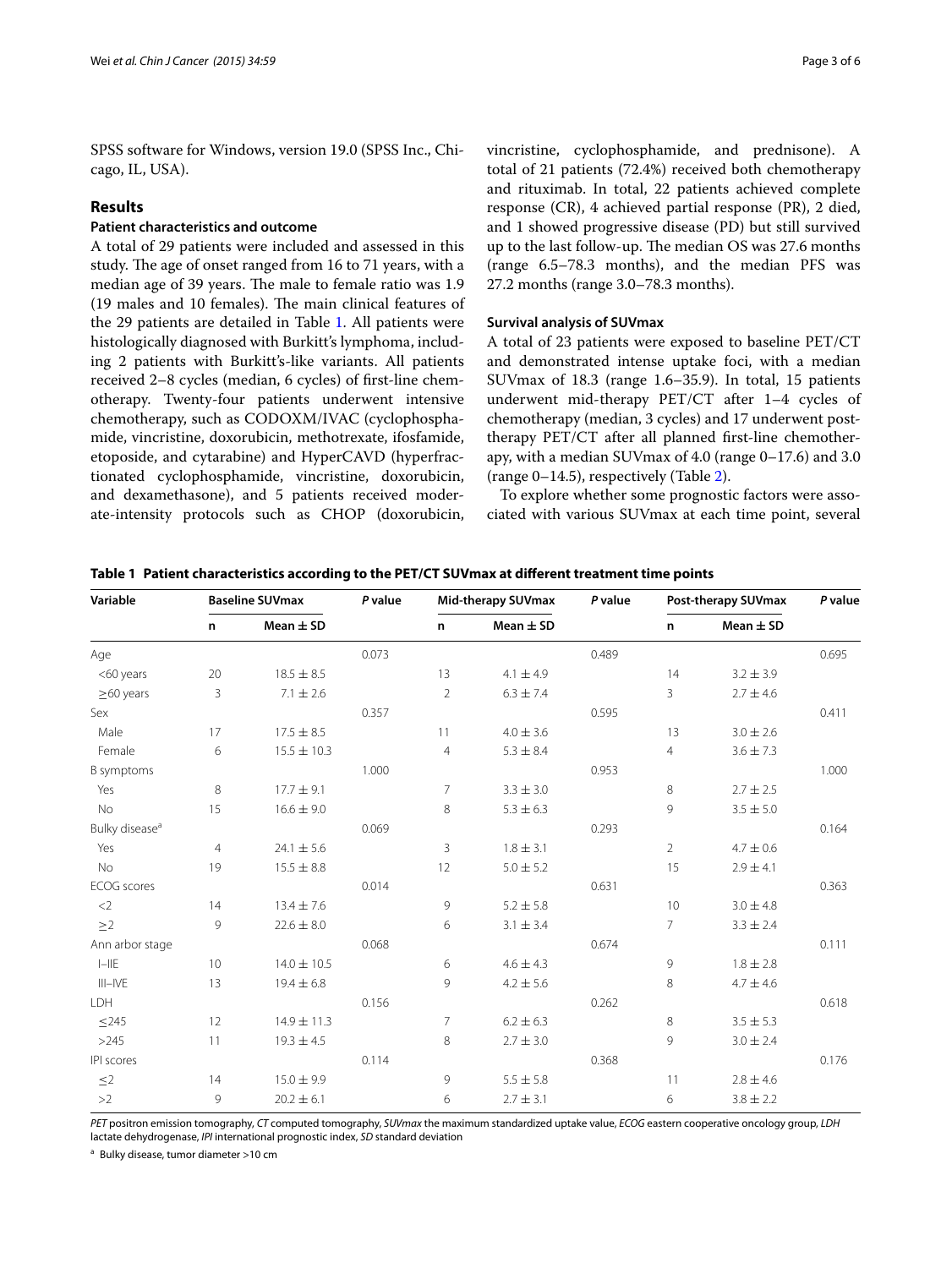<span id="page-3-0"></span>**Table 2 SUVmax at different treatment time points of PET/ CT**

| PET/CT       | No. of patients | <b>SUVmax</b> |            |        |  |
|--------------|-----------------|---------------|------------|--------|--|
|              |                 | Mean $\pm$ SD | Range      | Median |  |
| Baseline     | フ3              | $17.0 + 8.8$  | $16 - 359$ | 183    |  |
| Mid-therapy  | 15              | $4.4 + 5.0$   | $0 - 176$  | 4.0    |  |
| Post-therapy | 17              | $3.1 + 3.9$   | $0 - 145$  | 3 O    |  |

*PET* positron emission tomography, *CT* computed tomography, *SUVmax* the maximum standardized uptake value, *ECOG* eastern cooperative oncology group, *LDH* lactate dehydrogenase, *IPI* international prognostic index, *SD* standard deviation

parameters, including age, sex, B symptoms, bulky disease, ECOG score, Ann Arbor stage, LDH level, and IPI score, were analyzed by using a Mann–Whitney *U* test. The analysis revealed significant differences in the baseline PET/CT SUVmax between different ECOG score groups ( $\langle 2 \text{ vs. } \geq 2, P = 0.014$ ), but not for other groups of prognostic factors. No significant differences in the midtherapy or post-therapy PET/CT SUVmax were observed for any groups of prognostic factors (Table [1](#page-2-0)).

A total of 10 patients had positive mid-therapy PET/CT results, and 5 patients had negative mid-therapy PET/CT results. The mid-therapy PET/CT results had no influence on OS and PFS ( $P = 0.083$  and  $P = 0.317$ , respectively). The median OS and PFS appeared to be longer in patients with negative post-therapy PET/CT results than in those with positive post-therapy PET/CT results, but this difference was not statistically significant ( $P = 0.403$ ) and  $P = 0.777$ , respectively).

#### **Survival analysis of ∆SUVmax**

Based on the mid-therapy and post-therapy PET/CT results, we defined ∆SUVmax of 25%, 50%, and 75% as cutoff points. There were no significant differences in OS or PFS between the groups of the ∆SUVmax greater than 25%, 50%, and 75% and those of the ∆SUVmax no greater than 25%, 50%, and 75%, respectively, from the baseline PET/CT to mid-therapy PET/CT (for OS, *P* = 0.083, 0.083, and 0.317, respectively; for PFS, *P* = 0.351, 0.351, and 0.116, respectively). For ∆SUVmax from the baseline PET/CT to post-therapy PET/CT, the median OS of patients with the ∆SUVmax greater than 50% was longer than that of patients with the ∆SUVmax no greater than 50% (42.4 vs. 6.5 months, *P* = 0.019). A post-therapy PET/CT ∆SUVmax of 50% was an optimal cutoff for predicting OS, whereas a post-therapy PET/ CT ∆SUVmax of 25% or 75% was unable to predict OS  $(P = 0.773$  and  $P = 0.068$ , respectively). The  $\Delta$ SUVmax tended to have greater accuracy in predicting PFS, whereas the ∆SUVmax of greater than 50% and that of 50% or less had no significant difference in statistics (the

median PFS, 34.8 vs. 5.9 months,  $P = 0.349$ ). The posttherapy PET/CT ∆SUVmax of 25% or 75% was unable to predict PFS ( $P = 0.584$  and  $P = 0.685$ , respectively). Univariate regression analysis results indicated that only the cutoff point of 50% ∆SUVmax from the baseline PET/CT to post-therapy PET/CT had statistical significance for OS ( $P = 0.019$ ). However, multivariate COX regression analysis showed that none of these facts had a significant impact on OS or PFS.

#### **Discussion**

Burkitt's lymphoma is usually indicated by intense <sup>18</sup>F-FDG uptake in untreated lymphomatous lesions due to a high glycolytic rate. Accurate initial staging plays an important role in the selection and duration of treatment. The roles of  $^{18}$ F-FDG PET-PET/CT in staging, treatment response evaluation, and prognostic prediction for many types of lymphomas have been explored [[12–](#page-5-10)[14](#page-5-12)]. However, there are very limited data available on the role and prognostic value of interim and post-therapy <sup>18</sup>F-FDG PET/CT in adult Burkitt's lymphoma patients.

Almost all studies of PET/CT in Burkitt's lymphomas have involved individual cases. The prognostic value of mid-therapy and post-therapy PET/CT has rarely been reported. Barrington et al. [\[20](#page-5-17)] reported that a 32-yearold Burkitt's lymphoma patient presented with intense <sup>18</sup>F-FDG uptake in the bone marrow, bowel, and peritoneum on PET-only scan. A repeat PET scan was negative 6 days after the commencement of chemotherapy [[20\]](#page-5-17). Chander et al. [[21\]](#page-5-18) reported a 34-year-old male patient with PET-positive head and neck Burkitt's lymphoma who underwent a slight decrease in SUVmax at the post-therapy follow-up PET, suggesting a PR to the chemotherapy. Ford et al. [[22](#page-5-19)] demonstrated a false-positive restaging PET scan in the spleen of a 58-year-old man with Burkitt's lymphoma. Wang et al. [[23\]](#page-5-20) reported a 7-year-old boy with  ${}^{18}F$ -FDG-avid lesions in the pleura that were identified by PET/CT, lesions in the peritoneum, mesentery, and omentum with marked ascites, and mesenteric nodules and renal involvement as demonstrated by CT.

In the present study, 23 patients received baseline PET/CT examinations, and these patients were highly  $^{18}$ F-FDG-avid at initial presentation, with a median SUVmax of 18.3. The highly aggressive nature of Burkitt's lymphoma leads to intense 18F-FDG uptake during the initial stage. These results are consistent with those of Schöder et al.  $[24]$  $[24]$ , who suggested that the intensity of  $18F-FDG$  uptake was generally higher in aggressive lymphoma than in indolent lymphoma. After 2–8 cycles of chemotherapy with the main CODOXM/IVAC regimen, more than 90% of patients achieved a good response, reflecting the chemosensitivity of the disease.  $^{18}$ F-FDG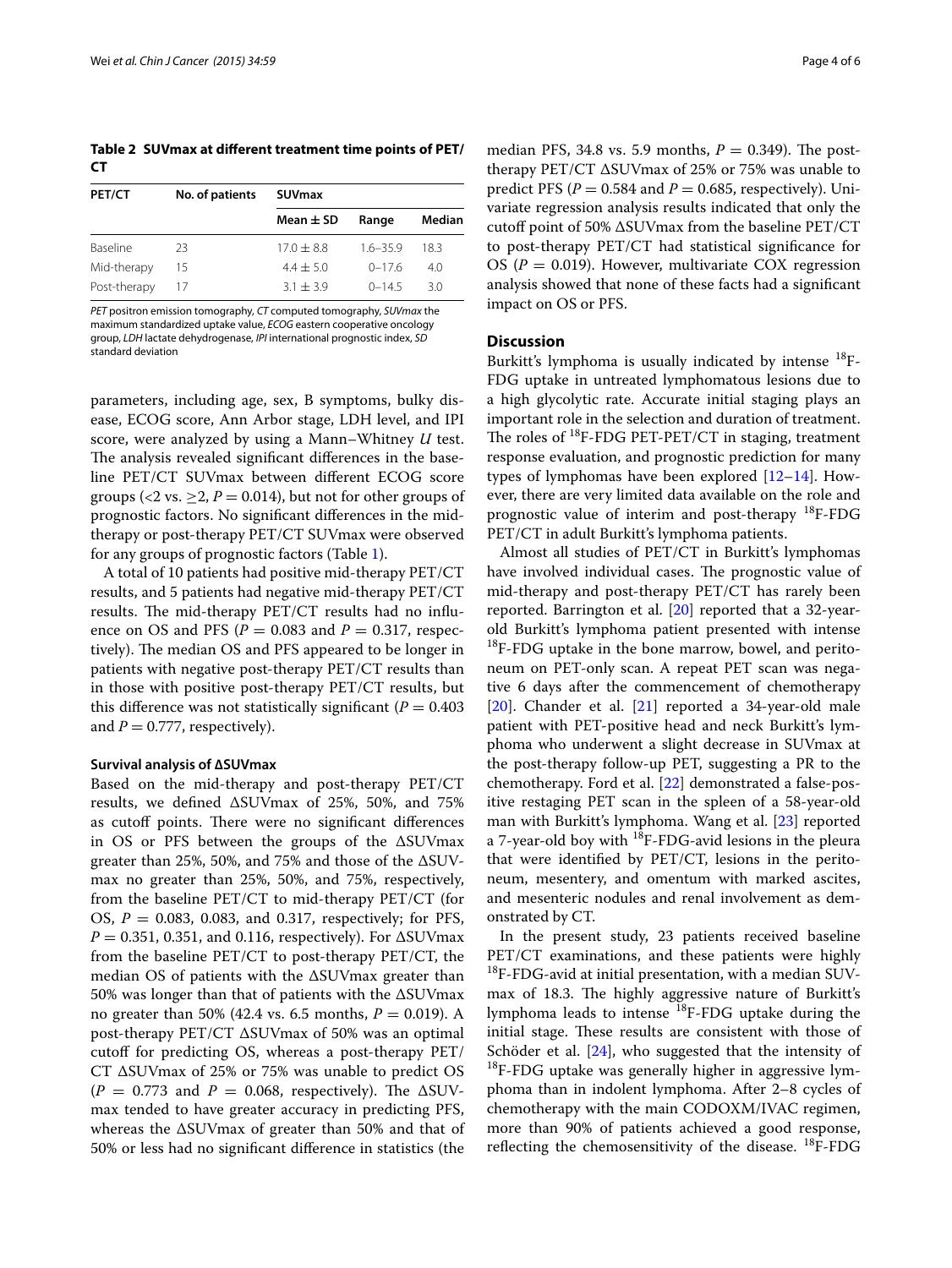uptake was decreased or even negative during remission after chemotherapy. Karantanis et al. [\[25](#page-5-22)] reported that <sup>18</sup>F-FDG PET examinations in most Burkitt's lymphoma patients were negative during or immediately after therapy, which is consistent with our findings. Many previous studies have revealed the value of mid-therapy and posttherapy PET/CT in predicting disease progression. In a retrospective study of 85 patients, Hutchings et al. [[26](#page-5-23)] showed that  $^{18}$ F-FDG PET after 2–3 cycles of chemotherapy had a high negative predictive value in the earlystage diseases and a high positive predictive value in the advanced-stage disease, independent of other known prognostic factors. Hutchings et al. [\[12\]](#page-5-10) demonstrated that early interim <sup>18</sup>F-FDG PET was a stronger predictor of patient outcome than the known prognostic factors and that a positive early interim <sup>18</sup>F-FDG PET was highly predictive of progression in patients with advanced-stage or extranodal disease. A study of 85 patients with highrisk DLBCL revealed that the outcomes did not significantly differ for PET2 and PET4 scans that were visually positive or negative  $[13]$  $[13]$ . According to our data on the relationship between PET/CT and survival, patients with positive post-therapy PET/CT results tended to have poorer outcomes than patients with negative posttherapy PET/CT results, but this difference was not significant. However, these studies had limited sample sizes, and more definitive answers to this question could be obtained through large-scale studies.

We investigated the relationships between PET/CT results and prognostic factors. The results showed different ECOG scores in patients were significantly associated with the baseline PET/CT SUVmax, which is consistent with the results by Chihara et al. [[27\]](#page-5-24).

Various factors are related to the scan quality. Effective control should be mandatory, and the injection-to-scanning time should be fixed. To a lesser extent, SUVmax analysis can generate false-positive results because <sup>18</sup>F-FDG uptake is not only specific for tumor cells but also observed in inflammatory and infectious processes or after bone marrow stimulation. Quantitative assessment is likely a more objective and effective way to interpret PET/CT results. Numerous previous studies have emphasized the percentage of SUVmax reduction. Itti et al. [\[28\]](#page-5-25) proposed that an optimal cutoff of 72.9% SUVmax reduction from the baseline to the end of therapy yielded a higher estimated 2-year event-free survival rate in patients with a reduction of more than 72.9% (79% vs. 32%). Casasnovas et al. [\[13](#page-5-11)] and Lin et al. [[29\]](#page-5-26) regarded ∆SUVmax (between the baseline PET and mid-therapy PET) analysis as a feasibly better predictor of outcome than visual analysis for high-risk DLBCL. Previous studies have established several cutoff points for predicting survival using receiver-operating characteristic analysis.

It was found that a ∆SUVmax ≤91.8% was the best cutoff point [\[30](#page-5-27)], whereas a ∆SUVmax of >70% prompted favorable prognosis [[31\]](#page-5-28). Combined with previous studies, we defined ∆SUVmax of 25%, 50%, and 75% as cutoff points. In the ∆SUVmax analysis, a 50% ∆SUVmax from the baseline to the end of therapy was an optimal cutoff point. ∆SUVmax of greater than 50% led to a favorable predictive value for OS compared with that of 50% or less. The OS tended to be longer in patients with ∆SUVmax >75% than in those with ∆SUVmax ≤75% although the difference was not significant. Due to the limited survey samples, a long-term and further study should be conducted to help us understand the subject comprehensively and objectively.

In conclusion, our results indicated that 18F-FDG uptake was intense in Burkitt's lymphoma, and the ∆SUVmax was significantly different between the interim and post treatment. The patient's ECOG score was significantly associated with the patient's baseline PET/CT SUVmax. A post-therapy PET/CT ∆SUVmax of 50% was an optimal cutoff for predicting OS. Longer follow-up time and an analysis of a larger cohort are warranted to confirm the prognostic value of mid-therapy and posttherapy PET/CT in Burkitt's lymphoma patients. Furthermore, further work should be perform to unify the response criteria and further research is needed to assess the prognostic value.

#### **Authors' contributions**

Z-ML and WF conceived of the study and participated in its design and coordination. W-XW, J-JH, and W-YL collected medical data and drafted the manuscript. XZ and YX performed the statistical analyses and interpretation. W-QJ participated in the coordination. All authors read and approved the final manuscript.

#### **Author details**

<sup>1</sup> State Key Laboratory of Oncology in South China, Collaborative Innovation Center for Cancer Medicine, Sun Yat-sen University Cancer Center, Guangzhou 510060, Guangdong, P.R. China. <sup>2</sup> Department of Medical Oncology, Sun Yat-sen University Cancer Center, Guangzhou 510060, Guangdong, P.R. China. 3 Lymphoma Division, Cancer Center, Guangdong General Hospital, Guangdong Academy of Medical Sciences, Guangzhou 510080, Guangdong, P.R. China. <sup>4</sup> Department of Nuclear Medicine, Sun Yat-sen University Cancer Center, Guangzhou 510060, Guangdong, P.R. China.

#### **Acknowledgements**

We thank all the pathologists, oncologists, radiologists, surgeons, and nurses who contributed to this study. This work was supported by grants from the National Natural Science Foundation of China (No. 81472759 and 81301903), Guangdong Natural Science Foundation (No. S2013010016331), Science and Technology Planning Project of Guangdong Province, China (No. 2014J4100163), Science and Technology Planning Project of Guangzhou, China (No. 2013B021800142), Fundamental Research Funds for the Central Universities (No. 10ykpy36), and Research Award Funds for Outstanding Young Researchers in Sun Yat-sen University Cancer Center.

#### **Competing interests**

The authors declare that they have no competing interests

Received: 23 February 2015 Accepted: 27 June 2015Published online: 02 December 2015